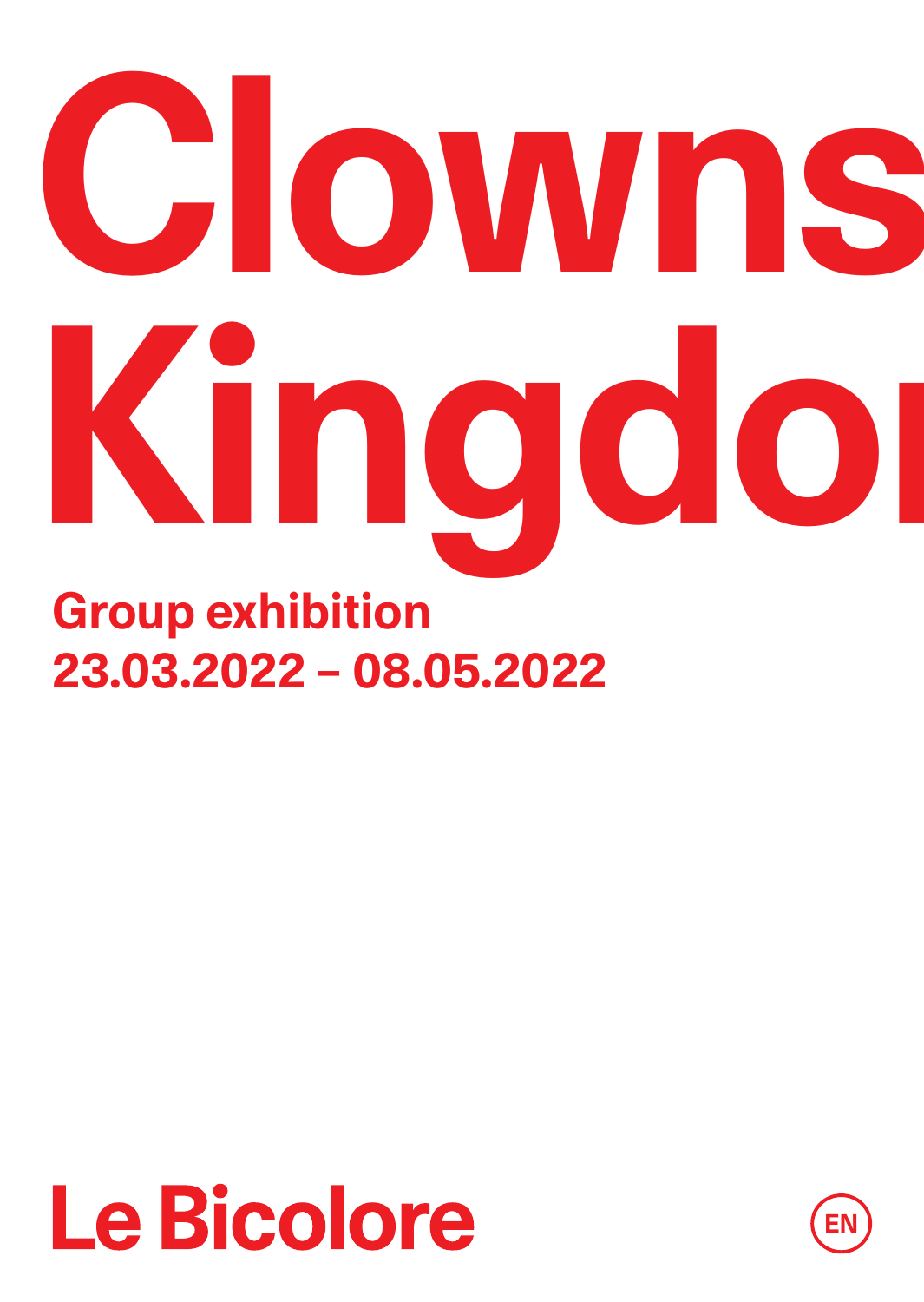### **Clowns' Kingdom**

Denmark is the clowndom of avant-garde art movements. This kingdom of just under six million inhabitants has historically summoned up the figure of the clown, buffoon, fool or prankster to disrupt the merry-go-round of vanities and sham. Clowns are borderline entities: through their absurdity, obscenity or radicality, they personify a form of ultimate otherness in opposition to the smooth moral veneer of public postures. Danish avant-garde art has a long tradition of using play, humour, pranks and hoaxes to jostle the established order and norms, never mind if they get broken in the process.

With "Destruktion af RSG-6" in Odense (1963), the only exhibition mounted by Guy Debord, art was transformed into a theatre of operations in which revolution became a game and vice versa. Accompanied by the deafening sound of an army siren, the exhibition culminated with viewers firing at targets depicting the great dignitaries of the atomic age. A year later, Jorgen Nash subversively turned the statue of Andersen's *Little Mermaid* into a headless heroine. A decade on, the clown morphed into an emasculatory figure, joining Ursula Reuter Christiansen, Lene Adler Petersen and Elisabeth Therkildsen behind the camera in Three Girls and a Pig (1972). Dark and caustic in the work of Lars von Trier, the clown became Denmark's anarchic Auguste in *The Kingdom, The Boss of It All* and *The Idiots.* Disturbing and embarrassing in the cruel satires of Henrik Plenge Jakobsen and Jens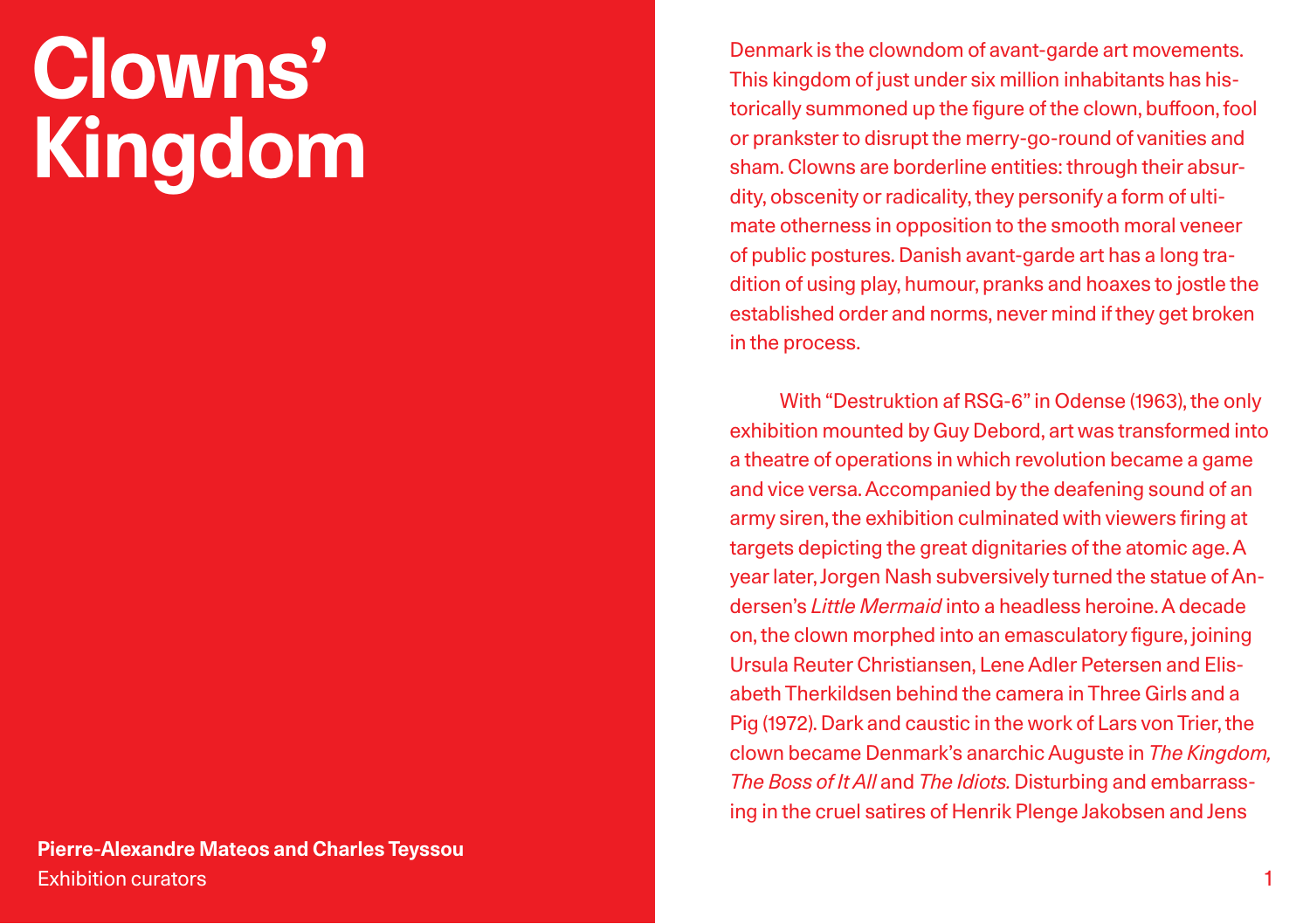Haaning, terrifying in Ann Lislegaard's exploration of the invention of spiritualism through the hoax perpetrated by the Fox sisters in puritanical mid-nineteenth-century America, the clown also seeped into Lise Harlev's ambiguous political slogans.

The contemporary generation of artists summon up flesh-and-blood clowns, be they outsider Arcimboldo figures in Rasmus Myrup's anthropomorphic assemblages of plantbased materials, *faux naïf* in Magnus Andersen's paintings, narcissistic and helium-filled in the work of Esben Weile Kjær, sexually ambiguous in Tora Schultz's Pinocchio, inchoate and mired in the suburban tragi-comedy of Line Finderup Jensen's CGI videos, the melancholy Pierrot of surveillance capitalism in Sidsel Meineche Hansen's simulation, revealed in broad daylight as the monsters they are in Sahar Jamili's wardrobe, or alternately embodying artist and spectator in Christian Falsnaes' performances.

Clowns are everywhere - in drag, as trolls, wearing the face of the Joker. Even when they are identified and sometimes vividly embodied, they remain incontrovertibly taboo. No one really wants to be a clown - simultaneously euphoric and dispossessed, dangerous yet risible, necessary but repulsive. But if we showcase clowns and their tricks, aren't we shutting off their most corrosive side? The French philosopher Paul Virilio exhibited accidents in the Museum of

Accidents he developed in the 1990s to avoid being exposed to them. Mapping clowndom necessarily means tracing the streets of a ghost town. But what might be seen as an avenue of worn-out gestures asks us to reconnect with a form of idealism and delude ourselves like Don Quixote when he takes windmills for giants. When we do so, we summon this tragic buffoonery - this deliberate silliness - to ward off fate, for in the kingdom of clowns, we all end up stark naked and absurd, be we knave or king.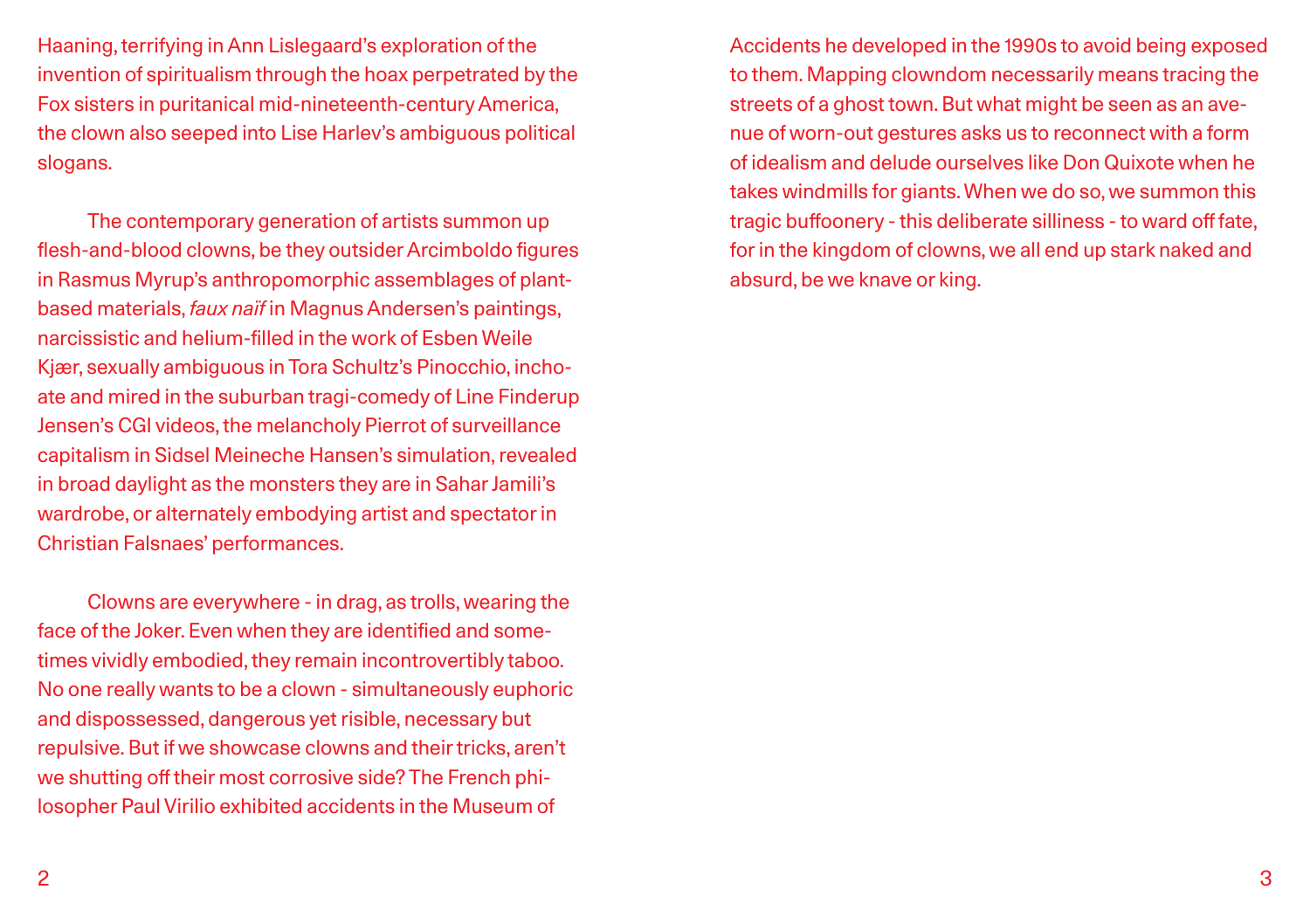**Curve-Alexandre Mateos** (1989) and **Charles Teyssou**<br>(1988) are a Paris-based writing and curating/duo of (1988) are a Paris-based writing and curating/duo of curators and writers. Current and planned projects include a public programme at the Pinault Collection - Bourse de Commerce entitled "Paris Orbital", a publication about gay cruising with HEAD - Genève, and the Arles Terminal City [\(arlesterminalcity.com](http://arlesterminalcity.com)) archive at the LUMA Foundation (Arles). They recently curated "Anathemata"(Mostyn, Wales), which focused on works by Antonin Artaud, Pierre Guyotat and Sarah Kane, Darja Bajagić's GOREGEOUS at Le Confort Moderne (Poitiers) and co-curated an exhibition about the dandy figure Jacques de Bascher at Treize (Paris) and the Kunsthalle in Berne with Kevin Blinderman. In 2020, in collaboration with Dustin Cauchi and Dasha Zaharova, they launched The Opioid Crisis Lookbook, an online platform and print publication showcasing narcotics culture. In collaboration with Rasmus Myrup and Octave Perrault, they instigated Cruising Pavilion, a series of exhibitions that made connections between sexual dissidence, art and architecture and took place in Venice (at the 16th Biennale of Architecture), New York (at Ludlow 38) and Stockholm (at ArkDes). They are former editors of *L'Officiel Art* and are regular contributors to *Mousse Magazine, Spike, Double* magazine and *CURA*.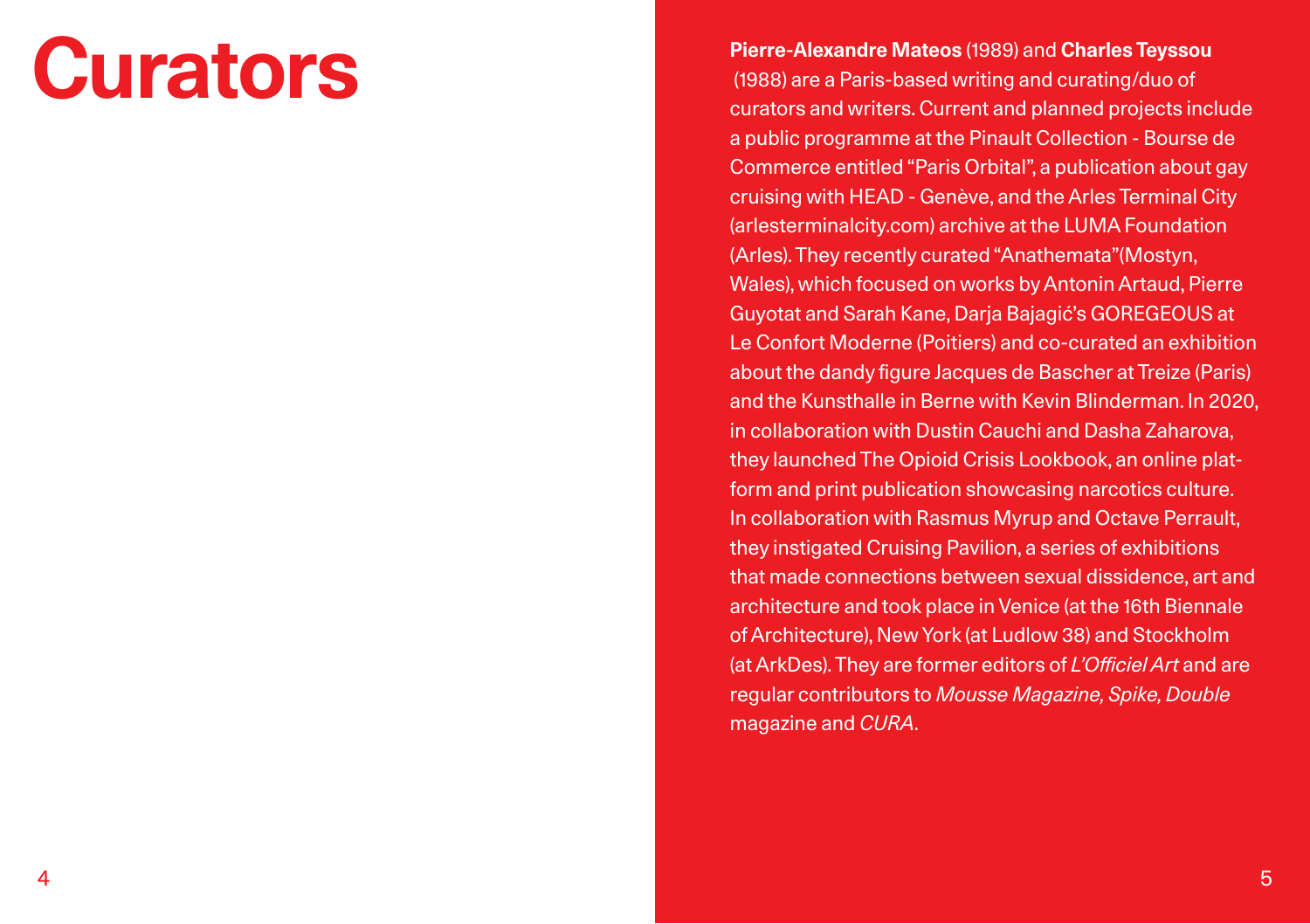# **Biographies of the artists**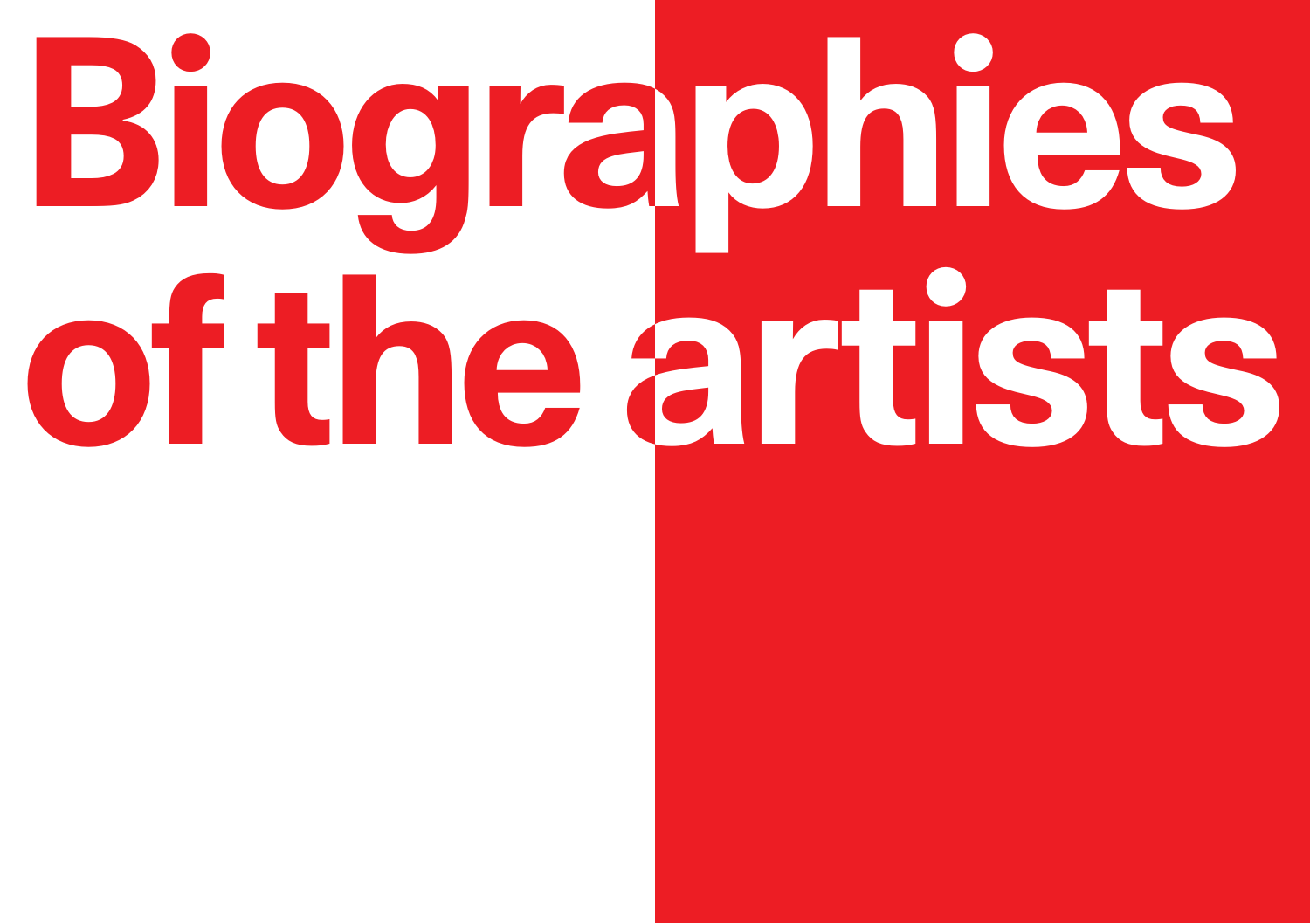### **The Situationist International**

**The Situationist International** (SI) was an organization of revolutionary theoreticians and strategists, who wanted to abolish class society and the dictatorship of commodities and operated in the political and cultural arenas. They had political affiliations with early 20th century intellectual movements such as council communism, the theories of Marxist thinkers Anton Pannekoek and Rosa Luxembourg, the theories of the young Georg Lukács developed in his book History and Class Consciousness, and the 1950s' group Socialism or Barbarism. In that sense, it could be seen as an ultra-left organization, yet it also expressed, at its origins, a willingness to go beyond the revolutionary attempts of artistic avant-gardes from the first half of the 20th century: Dada, Surrealism and Letterism. Formally born at the Conference of Cosio di Arroscia in July 1957, the Situationist International is a coming together of international avant-garde movements, including the Letteriste International (established by breaking away from Isidore Isou's Letterism), the International Movement for an Imaginist Bauhaus, the London Psychogeographic Committee and a group of Italian painters. Its founding document: Report on the Construction of Situations […] was written by Guy Debord in 1957. In this programmatic text, Debord writes of the necessity to "change the world" and considers going beyond all artistic forms by "a unitary use of all the means of revolutionizing everyday life".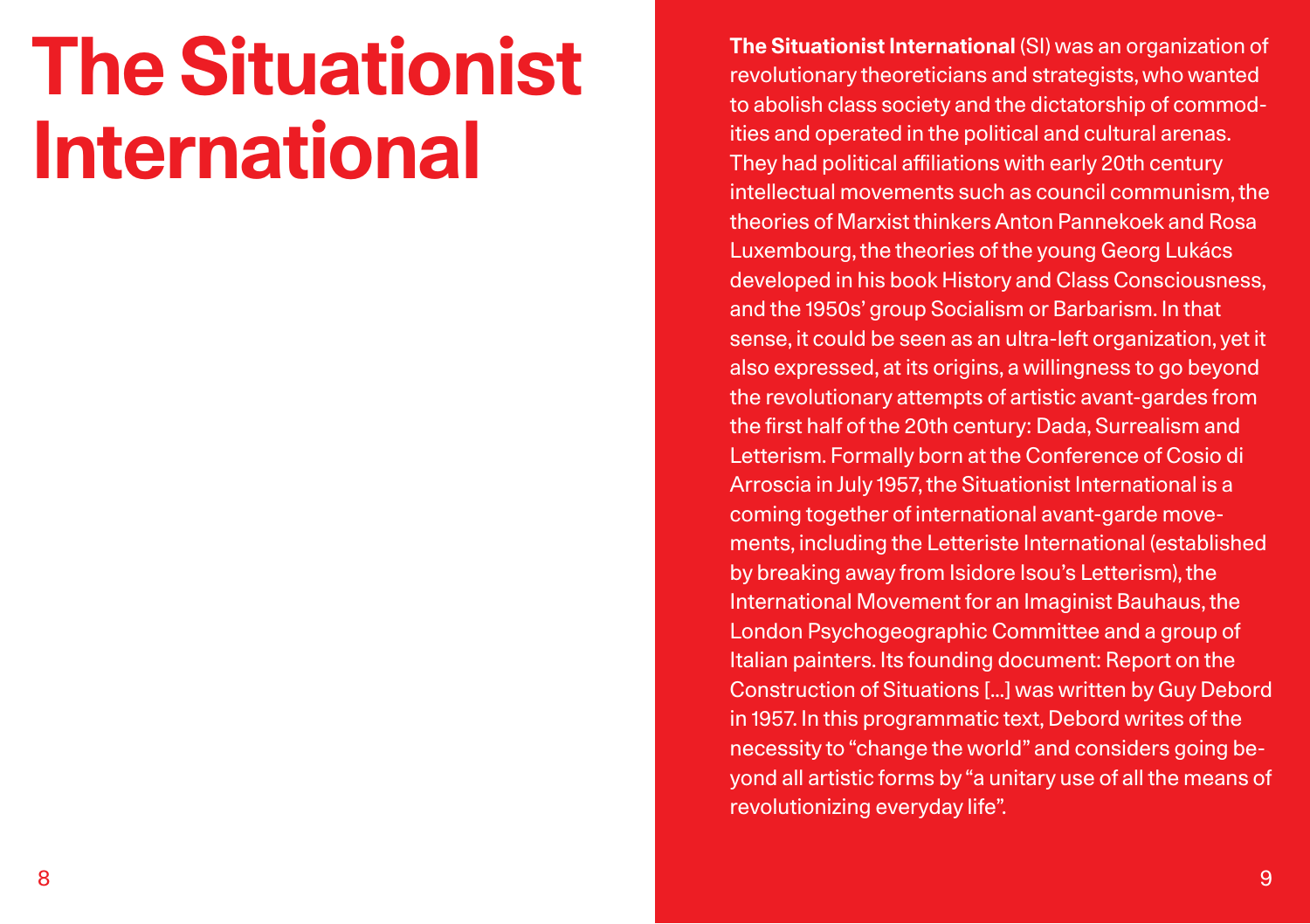### **Co-Ritus**

**(Jørgen Nash, Jens Jørgen Thorsen & Dieter Kunzelmann, Hardy Strid)**

*Board fence painting,* **1962** CO-RITUS exhibition, Galerie Jensen (Reproduction)

**Jørgen Nash** (1920 – 1962, DK) was a Danish artist and writer. He was Asger Jorn's brother and a key member of the Situationist movement. He was also a member of the Danish Resistance during the Second World War and was arrested twice before fleeing to Sweden. He spent the last 40 years of his life in Sweden, in Drakabygget, where he gathered around him a community of international artists.

Famous for his happenings, he represented the most humorous and farcical branch of Situationism. His most infamous exploit, aided by other members of the Situationist Bauhaus during an anti-consumerism demonstration, was to decapitate the Little Mermaid in Copenhagen on the 24th of April 1964.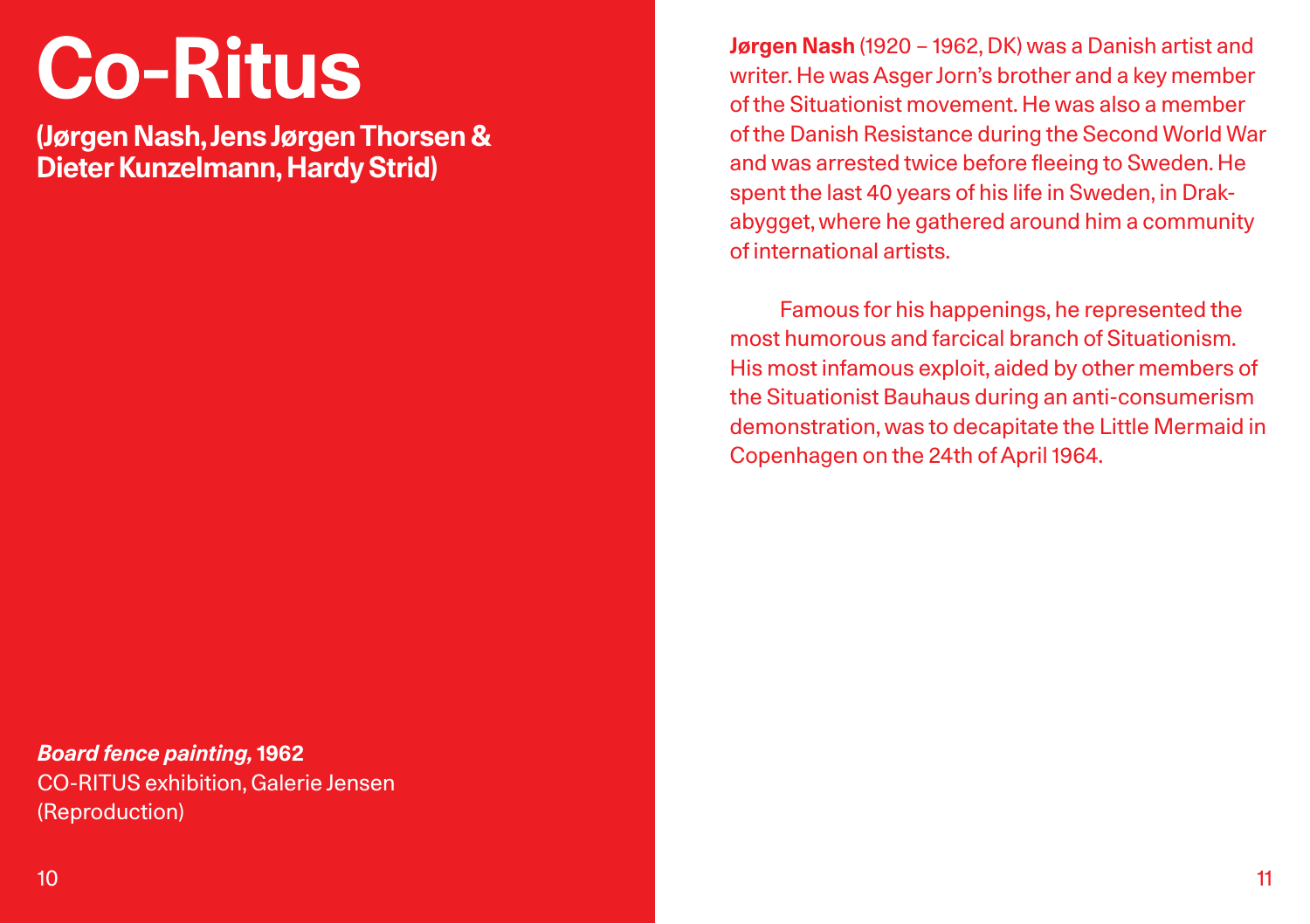### **Magnus Andersen**

**Magnus Andersen** (1987 in Elsinore, DK) graduated from The Royal Danish Academy of Fine Arts and the Städelschule Staatliche Hochschule für Bildende Künste in Frankfurt in the class of Judith Hopf. Andersen have had solo exhibitions in Germany, USA, Italy, Austria and France among others and have shown at MMK in Frankfurt, Foundation Cartier in Paris, Kunstverein Weisbaden in Weisbaden and Kunsthal Charlottenborg in Copenhagen. His work is represented in the public collection of SMK, National Gallery of Denmark and the collection of the European Central Bank, Frankfurt am Main.

*School hallway magician***, 2021** Oil and acrylic on canvas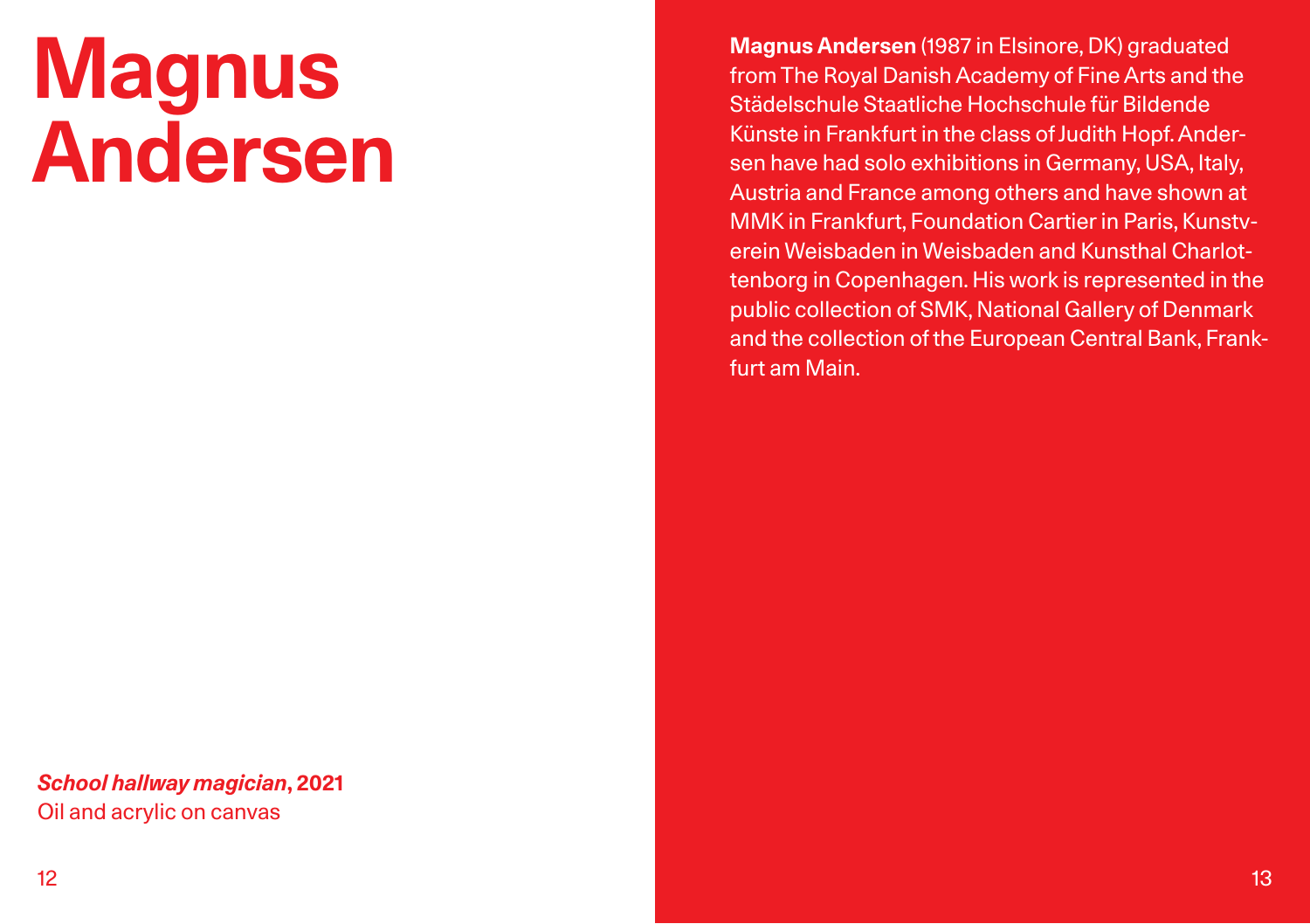**Ursula Reuter Christiansen, Lene Adler Petersen, Elisabeth Therkildsen**

**Ursula Reuter Christiansen** (1943 in Trier, Germany) studied under Joseph Beuys at the art academy in Düsseldorf, was the first female professor at the art academy in Hamburg (HfBK) (1992-1997), and the first female professor of painting at the Royal Danish Academy of Fine Arts in Copenhagen (1997-2006). She was married to the Danish composer Henning Christiansen (1932-2008), and in 1969 they settled down together in Askeby on the Danish island, Møn, where Ursula Reuter Christiansen still lives and works today.

*Three girls and a pig (Tre piger og en gris)***, 1972**  Film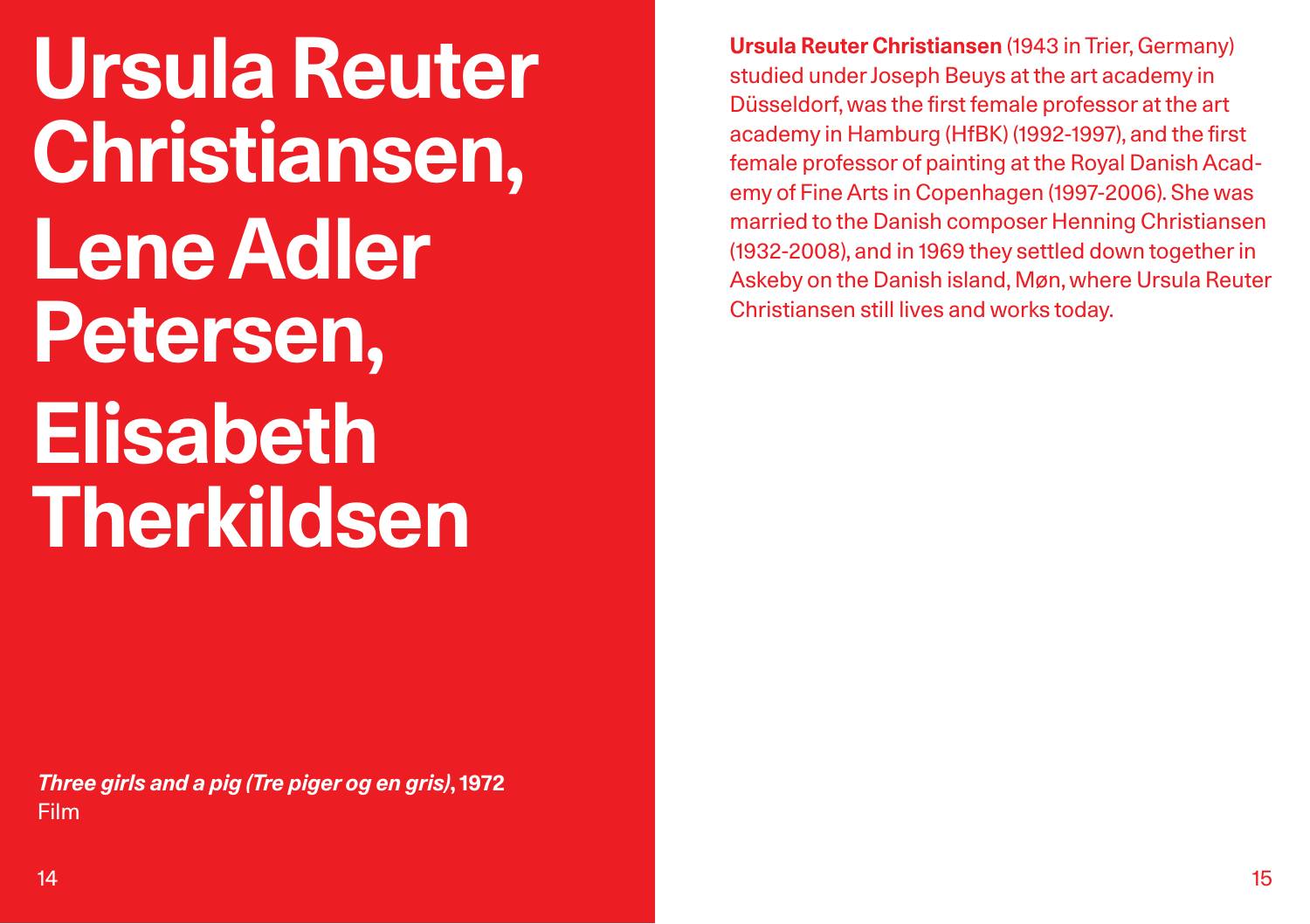### **Christian Falsnæs**

*Self,* **2018 Performance**  **Christian Falsnaes** (1980, DK) studied in Vienna. Individual presentations include Copenhagen Contemporary DK (2020) Kaiser Wilhelm Museum Krefeld DE (2018) Berlinische Galerie DE (2017) Yarat Contemporary Art Space Baku AZ (2016) National Gallery of Denmark Copenhagen DK (2016) Kunstverein Braunschweig DE (2015) Bielefelder Kunstverein DE (2015). Christian Falsnaes' work has been presented in various group exhibitions worldwide including Malmö Konstmuseum SE (2021) Bundeskunsthalle Bonn DE (2020) Kiasma Museum for Contemporary Art Helsinki FI (2019) Centre Pompidou Paris FR (2018) at the Bienal de Performance BP.17 in Buenos Aires AR (2017) at Belvedere 21 Vienna AT (2017) CCA Tel Aviv IS (2016) and Migros Museum für Gegenwartskunst Zurich CH (2016). Falsnaes was nominated for the Future Generation Art Prize (2017) and the Preis der Nationalgalerie (2015).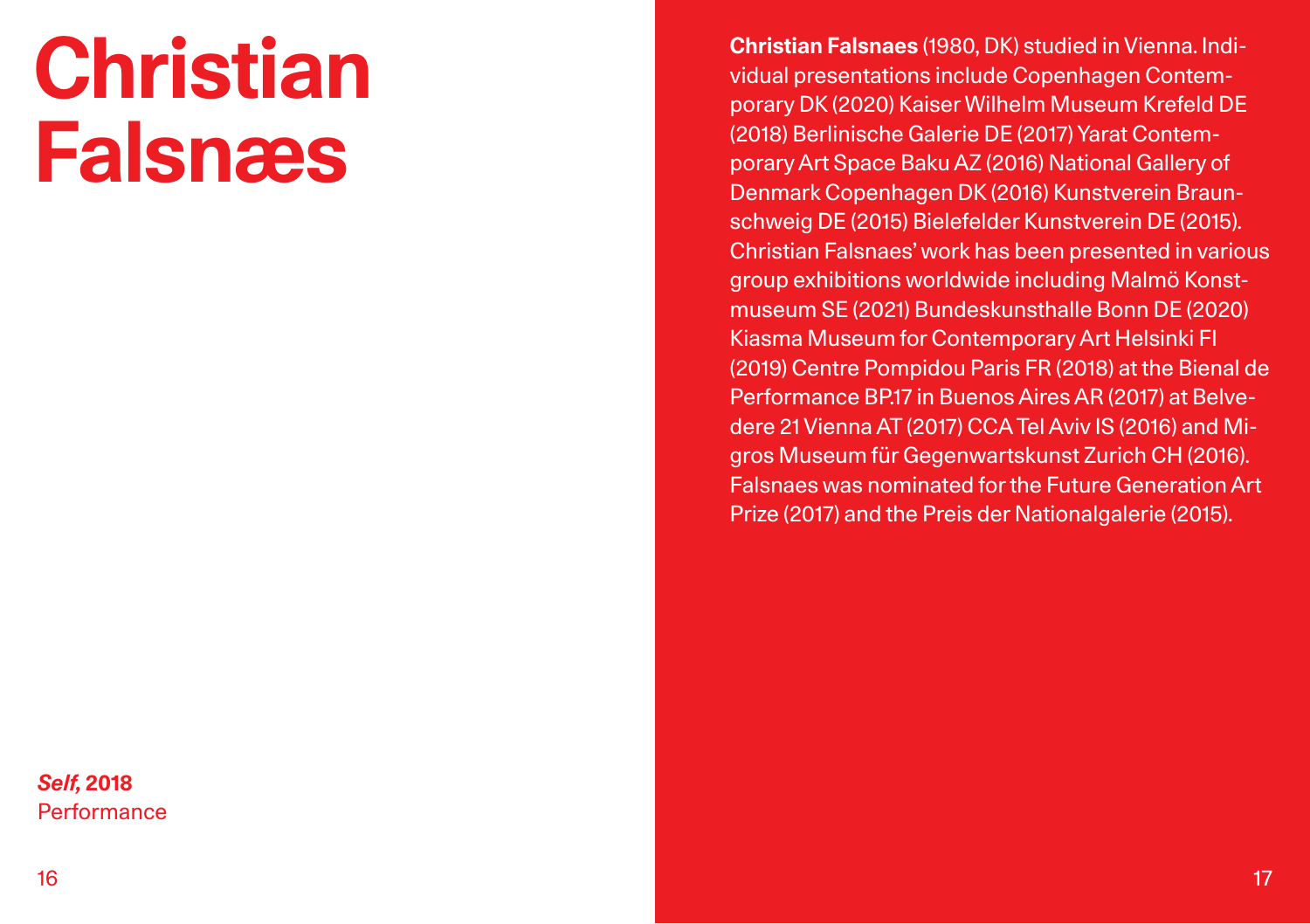# **Jens Haaning** (1965, DK) is a Danish conceptual, con-<br>temporary artist. Haaning's work and practice has<br>since the 1990s related to contemporary society, its

 **, 2021 DANMARK** Murale

temporary artist. Haaning's work and practice has since the 1990s related to contemporary society, its underlying discontents and its frictions such as communication in global society, and necessitates a debate about subjects such as nationalism, migration, and displacement. Haaning does this by moving structures, occupations, and business objects affected by general changes in society into museum or gallery spaces in order to offer new insight into them. Jens Haaning has exhibited extensively internationally. He has taken part in Documenta XI, Kassel, Germany; Vienna Secession, Vienna, Austria; Gwangju Biennale, Gwangju, South Korea, among others.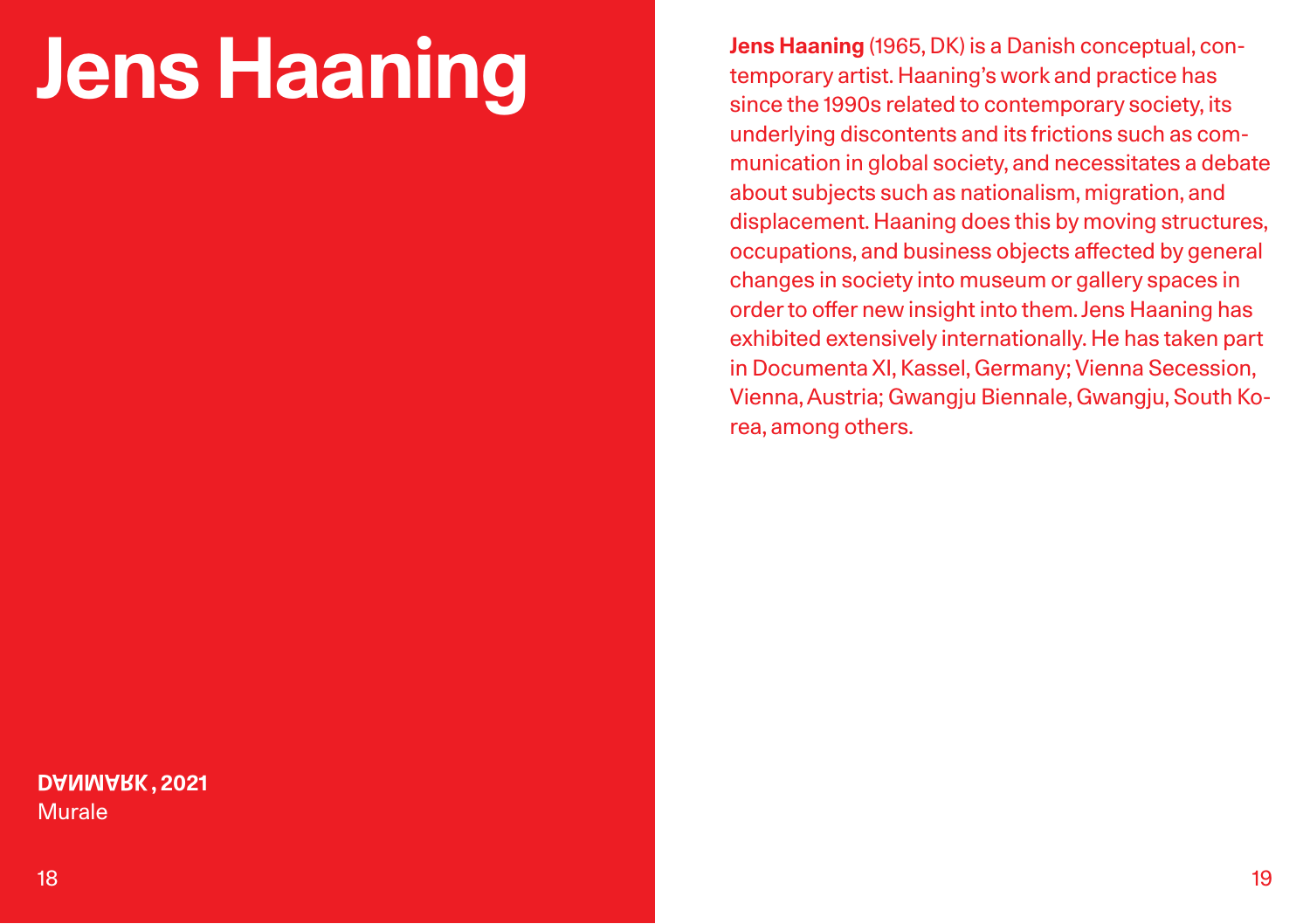# **Lise Harlev**

*My Own Country***, 2005** Offset print on paper

**Lise Harlev** (1973, DK) is a Danish artist and writer based in Berlin. Her work has been widely exhibited in Europe and beyond, most recently at Kunsthal 6100, Haderslev (2019), Galerie Odile Ouizeman, Paris (2019), Galerie DuflonRacz, Brussels (2020), Thorvaldsen Museum, Copenhagen (2020), Copenhagen Contemporary, Copenhagen (2020), Art Sonje Center, Seoul (2021), Lobe Block, Berlin (2021), WIELS Project Room, Brussels (2021) and Galerie Anton Janizewski, Berlin (2021). A collection of her prose poems titled I'm Never Indifferent was published by Broken Dimanche Press in 2019.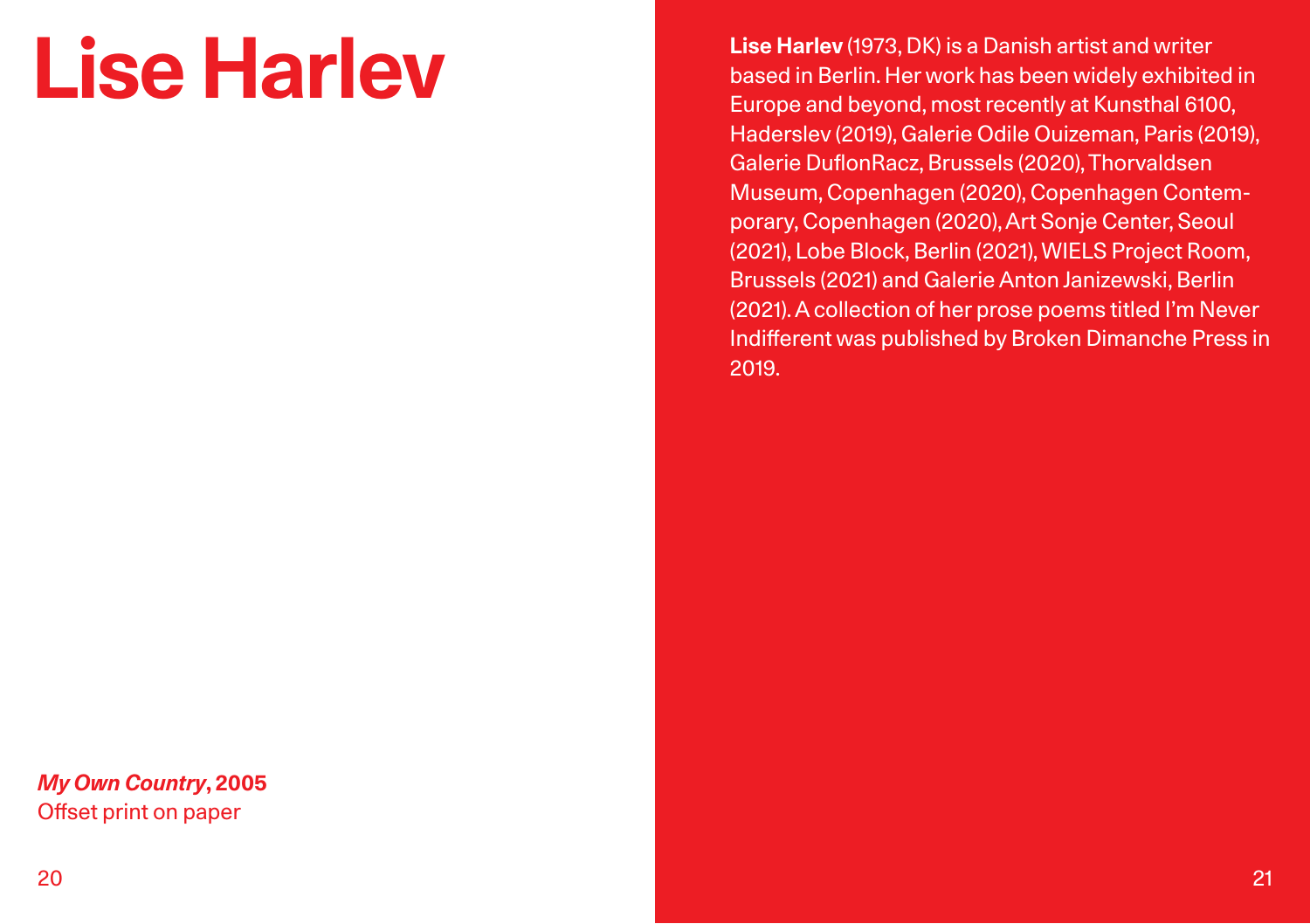### **Sidsel Meineche Hansen**

### *NO RIGHT WAY 2 CUM***, 2015** VR installation

**Sidsel Meineche Hansen** (1981 in Ry, DK) lives and works in London. Meineche Hansen's practice reflects on virtual and robotic bodies and their relationship to human labour within the gaming, pornographic, and tech-industries. Their work is included in The **Milk of Dreams** at The 59th International Art Exhibition of La Biennale di Venezia. Recent solo exhibitions include Rodeo, London / Piraeus (2020); Center for Contemporary Arts, Prague (2019); Chisenhale Gallery, London (2019); SMK – The National Gallery of Denmark, Copenhagen (2019); KW Institute for Contemporary Art, Berlin (2018); Kunsthal Aarhus (2018); Index Stockholm (2018); Ludlow 38, New York (2017); Transmission Gallery, Glasgow (2016); Gasworks, London (2016); Meineche Hansen is a bursary recipient of the 2020 Turner Prize.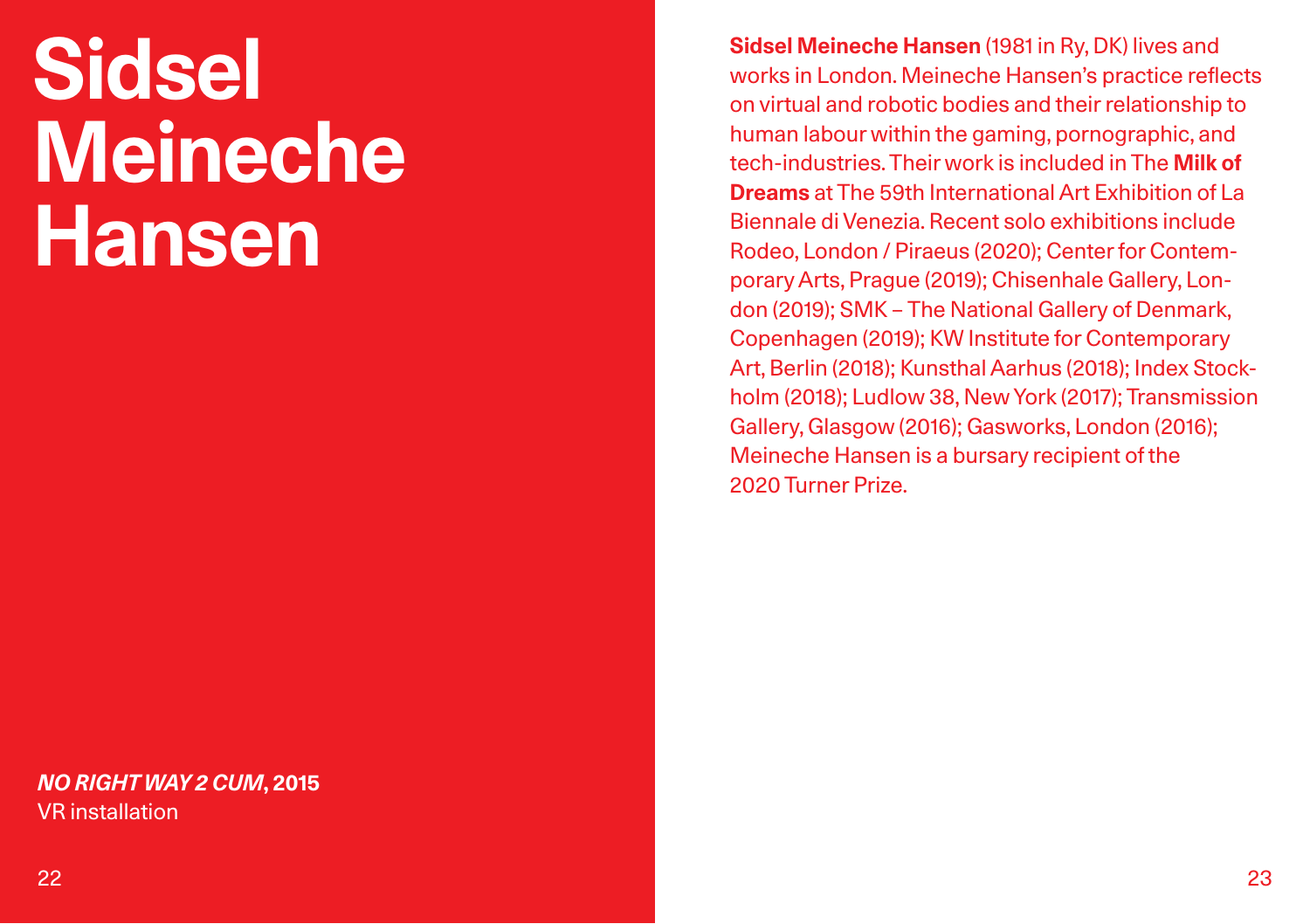### **Henrik Plenge Jakobsen**

*Marotte***, 2021** *Laughing Gas House for Kids***, 1998** **Henrik Plenge Jakobsen** (1967 in Copenhagen, DK) is a conceptual and appropriation artist, who works in a variety of media, from sculpture and installation to performance and public intervention and commissions. He has studied at the Royal Danish Academy of Fine Arts, Copenhagen, Denmark, from 1987-94, Ecole Nationale Supérieur des Beaux Arts and Institut des Hautes Etudes en Art plastique, Paris, France, from 1992-93. Plenge Jakobsen lives in Copenhagen. Plenge Jakobsen has showed and worked in Paris at many occasions, with institutions such as Le musée d'art moderne de la ville de Paris and Palais de Tokyo and has works in the collections of Centre Pompidou, Frac I'le- de-France and Musée des Arts Décoratifs and the Fonds national d'art contemporain.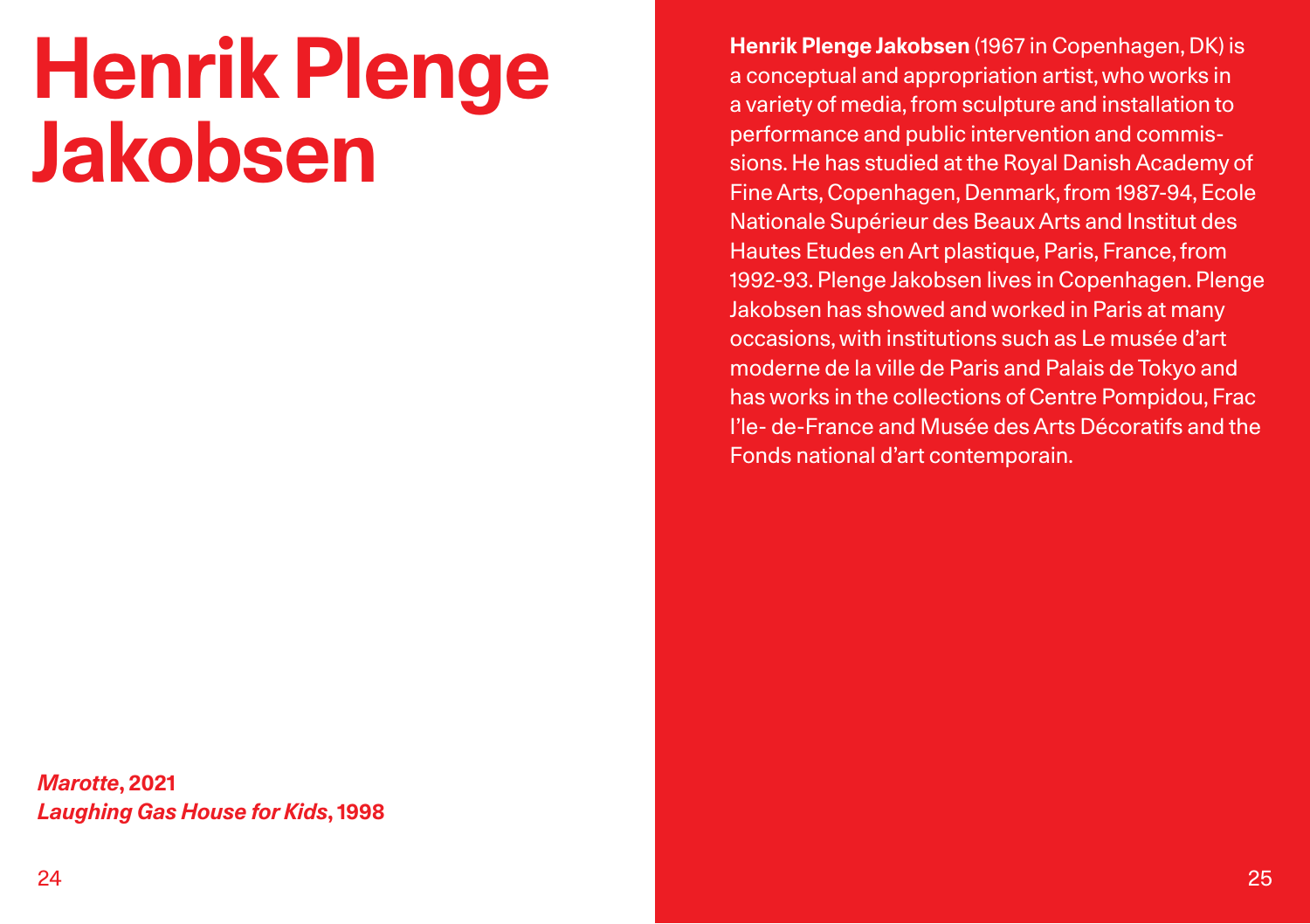Sahar Jamil (1990) is studying for a Master's degree at<br>the Royal Danish Academy of Fine Arts, and has previthe Royal Danish Academy of Fine Arts, and has previously read Chinese and Middle Eastern Studies at the University of Copenhagen. They have most recently exhibited at Bizarro Logistics and at Villa Kultur in Denmark, WEST BERLIN in Germany and Gallery Steinsland Berliner in Sweden.

*I see monsters everywhere,* **2021 Clothes**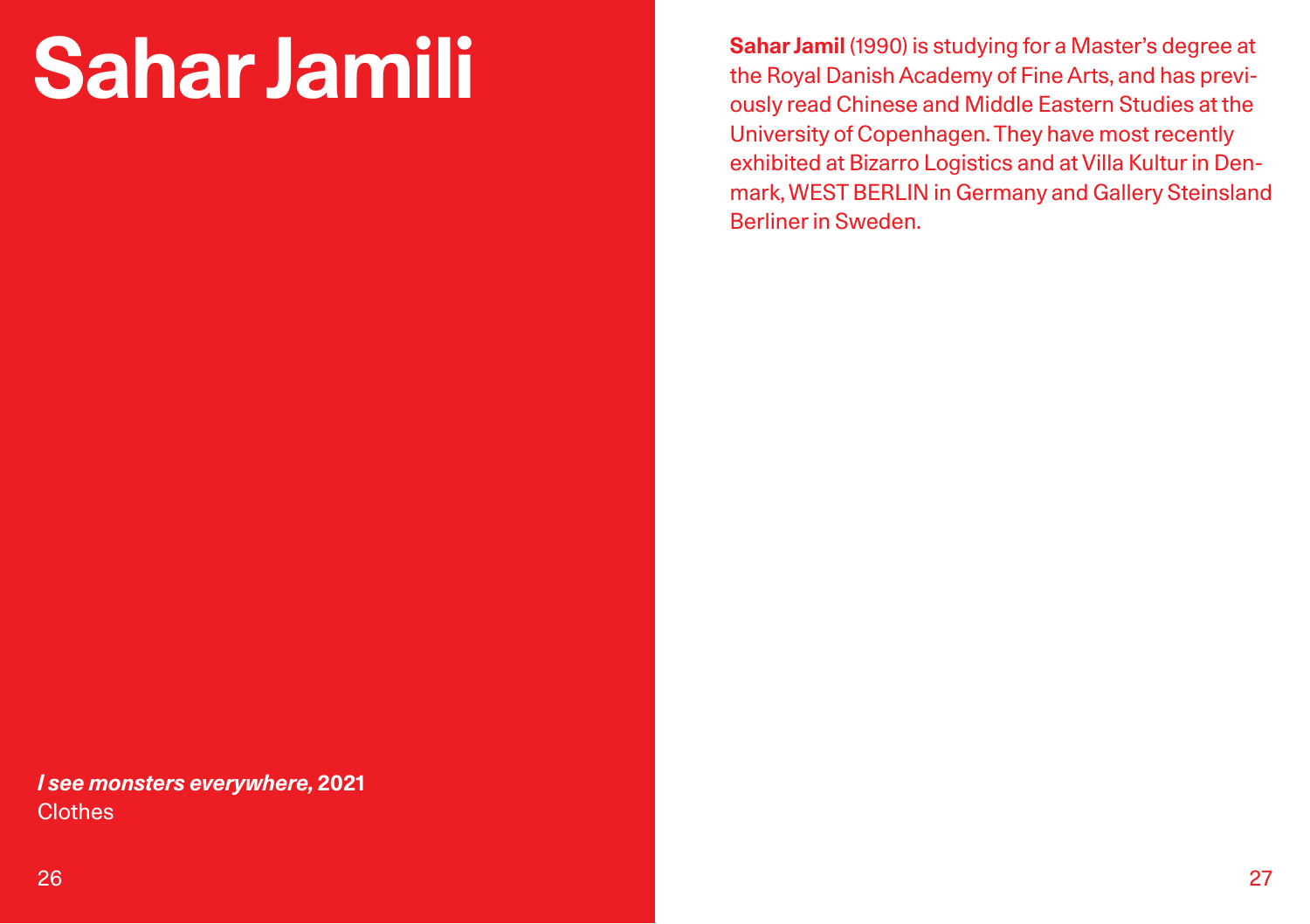### **Line Finderup Jensen**

### *Kill Joy***, 2018** Video

**Line Finderup Jensen** (1991, DK) currently works and lives in between Vienna, Austria and Copenhagen, Denmark. With a background in video and animation from the Akademie der bilenden Künste Wien (2019), Jensen works as an artist and freelancer within film, 3D simulation and interactive media. Her practice is experimenting with interaction in storytelling and how that possibly could overthrow norms and rules for the reality we collectively live in. Her work has been shown in Copenhagen, Vienna, Berlin and Glasgow.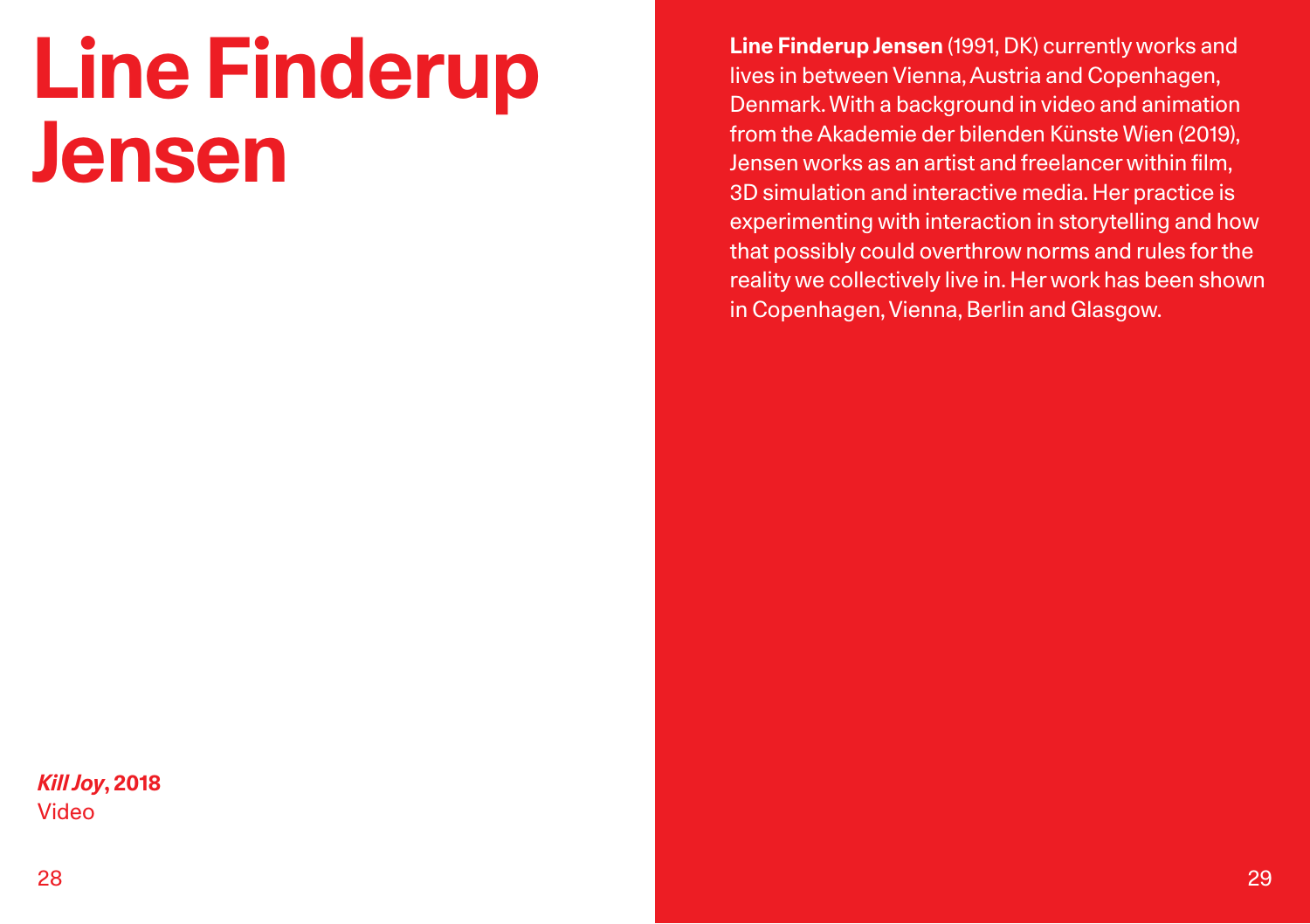# **Esben Weile Kjær**

*Bloated (floating signifier)***, 2021** From the Julian Luxford series Mixed materials

**Esben Weile Kjær** (1992, DK) is an artist based in Copenhagen and Frankfurt. Spanning sculpture, video and performance, Esben Weile Kjær's work draws on the history of pop culture and pop music to investigate themes of nostalgia, authenticity, and generational anxiety. In an attentive though reckless visual language, he investigates today's event economy, often focusing on marketing tactics and the aesthetics of the entertainment industry – mainly to consider art's relationship to its surrounding culture industries. As such, his work attempts to not only mimic other cultural modes of performance (such as those found in raves, protests, press conferences, and ballets), but to become performative pop culture in its own right—often through interventions in public and commercial spaces, using props such as podiums, confetti cannons, fences, and party lasers.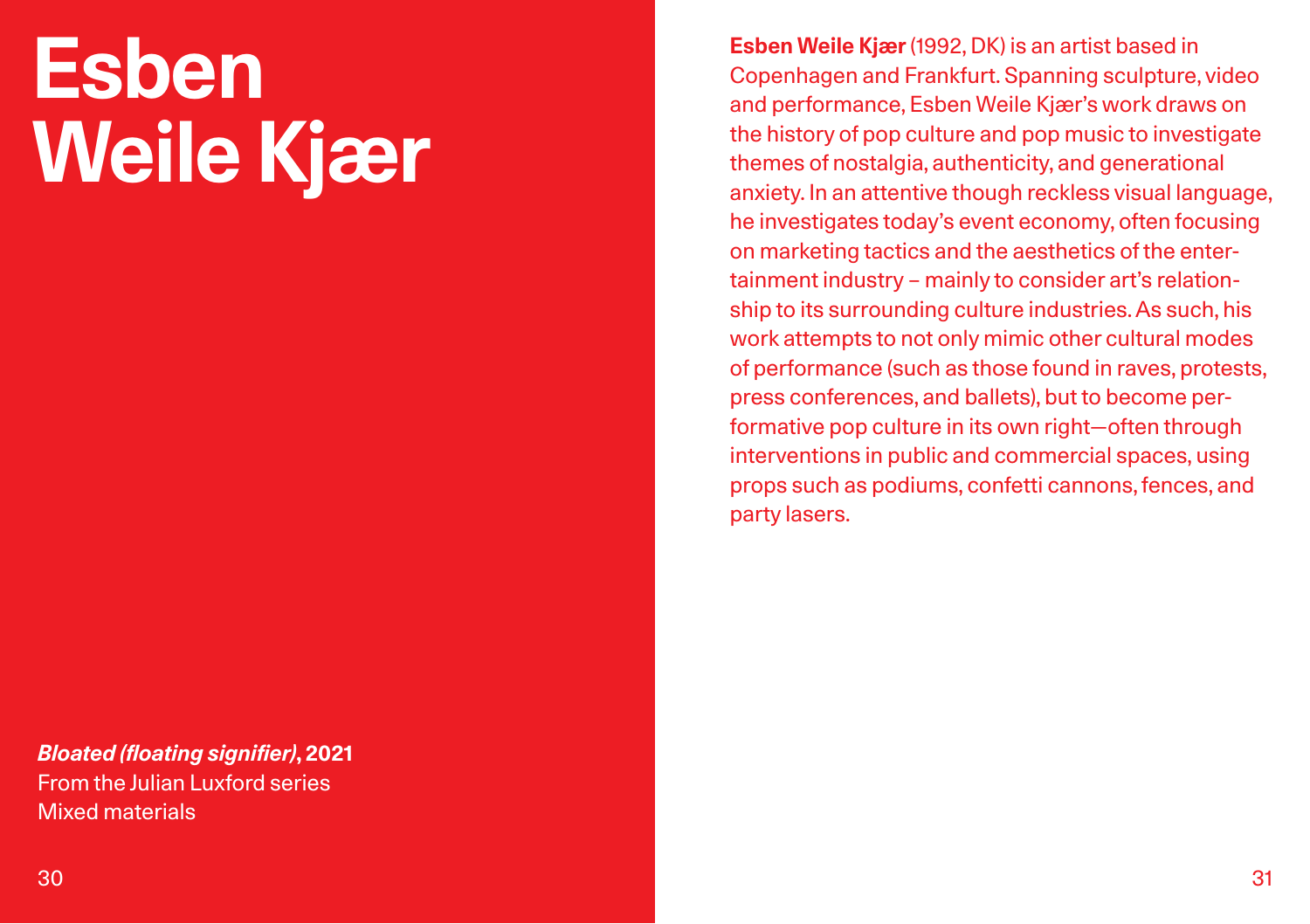### **Peter Land**

*The Cellist* **(1997),** *The 5th of May* **(1994),** *Pink Space* **(1995),** *Joie de Vivre* **(1998)** Video

**Peter Land** (1966, in Aarhus, DK) studied at the Royal Danish Academy of Fine Arts in Copenhagen, 1988-94.

Peter Land came to the attention of a wider public in the 1990s with video installations depicting himself in unflattering and absurd situations where he is off balance, or has in some other way lost control of mind and body.

Peter Land's work has featured in numerous exhibitions in Denmark and internationally.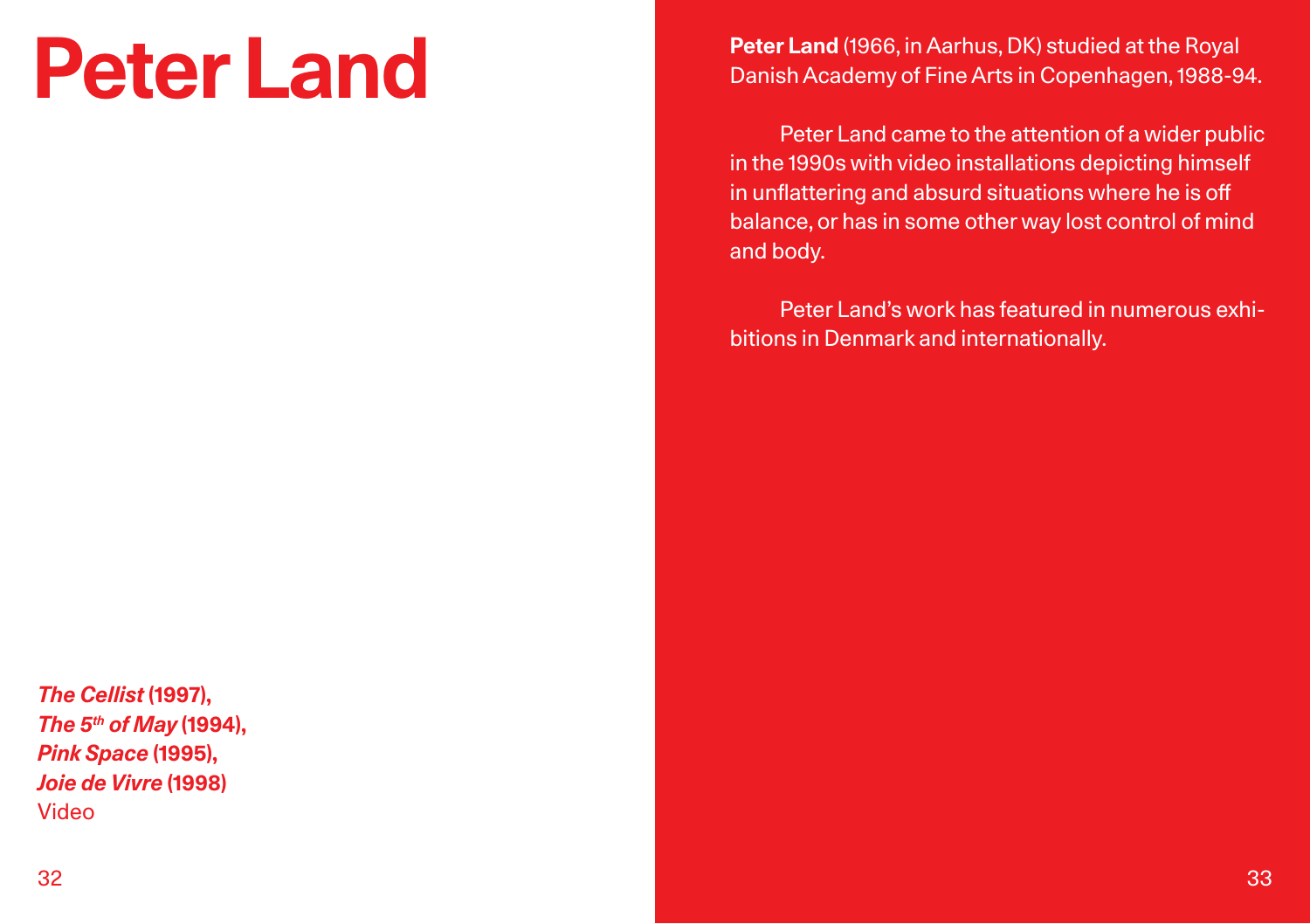# **Ann Lislegaard**

*Tapping of the Fox Sisters***, 2010** Video

**Ann Lislegaard** (1962, in Norway) In Lislegaard's work, experiences of simulated spheres are created by means of interdisciplinary hybrids and connections between architecture and cinema, between fictional narratives, and between human beings, machines, and animals. In this context, which draws on the historical residues of culture and technology while building on feminist gender theories, the boundaries between the real and the imagined are blurred. Concrete and simulated worlds interpenetrate and are reorganized within one another, a world within a world within a world.

Solo exhibitions include: palace enterprise, Copenhagen (2022), Kyoto Art Center, Japan (2015); Tel Aviv Museum (2015); Raven Row, London (2009); Murray Guy, New York (2014, 2011, 2008, 2005, 2003); Group-exhibitions include Venice Biennale (1999, 2005); Sao Paolo Biennale (2006); Gwangju Biennale (2016); and FotoNoviembre Biennale at TEA, Tenerife Espacio de las Artes (2019).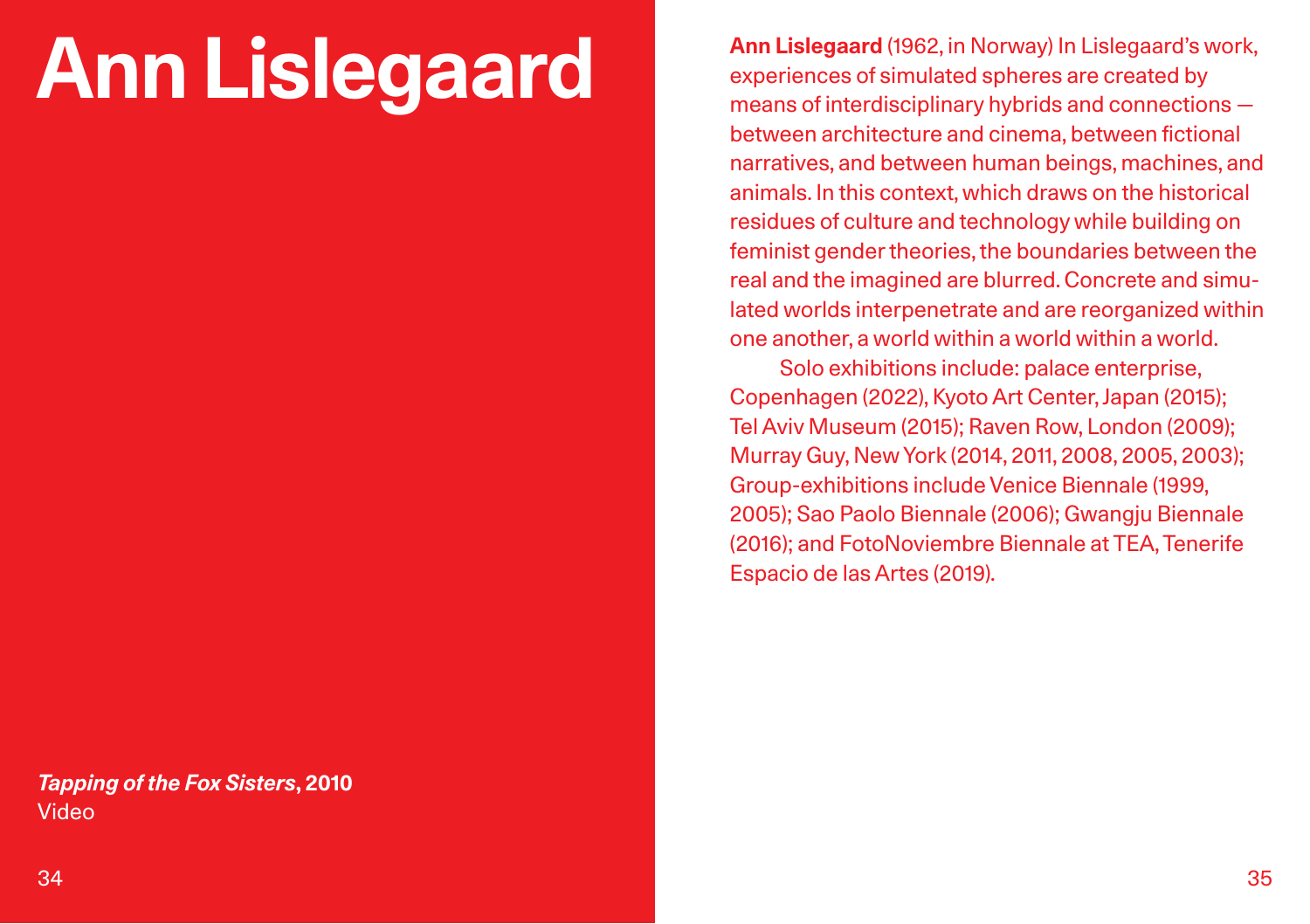# **Rasmus Myrup**

*The Faggot (Bøssen)***, 2021** Mixed materials

**Rasmus Myrup** (1991 in Copenhagen, DK) is a Danish artist, whose work seeks a synthesis of the big and the small. With roots in our belonging to the natural realm, Myrup investigates the big narratives of humanity's existence, evolution and history through the lens of small, personal and intimate emotions. Through his sculptures, installations and drawings, he seeks to understand other times, species and worlds – and in that way everything from Neanderthals to trees or folklore can provide new perspectives on our understanding of death, sex and power.

His recent solo exhibitions include Folx at Nicolai Wallner (DK), *Re-member me* at Jack Barrett (US) and *Homo Homo* at Tranen Contemporary Art Center (DK).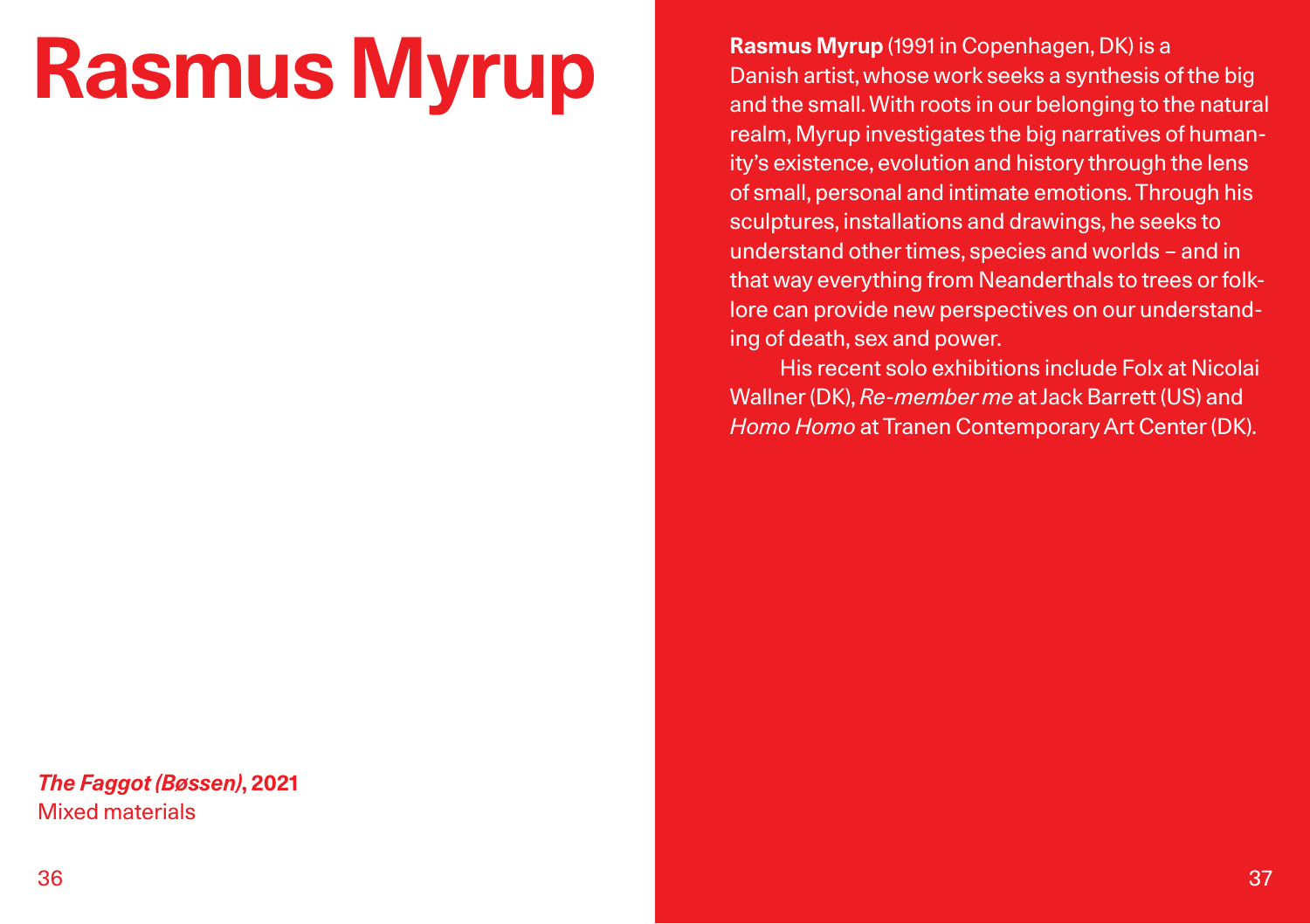# **Tora Schultz**

**Tora Schultz** (1991, DK) holds an MFA from the Royal Institute of Art in Stockholm (2021). Schultz works with sculpture in feminist and minimalist ways, investigating the structural gender discrimination that exists in the world around us. In a play between materials, references to institutional design, and pop-cultural stories, Schultz makes us question these overlooked narratives. In 2021 she exhibited at Bizarro (DK) and SKF/ Konstnärshuset, Issues, and Tre Kronor (SE). Later this year Schultz will present her first large institutional solo show at O—Overgaden in Copenhagen.

### *Pinocchio II (1940),* **2022**

Blue linoleum, Red Linoleum, school locker, steel, strap-on painted bent pine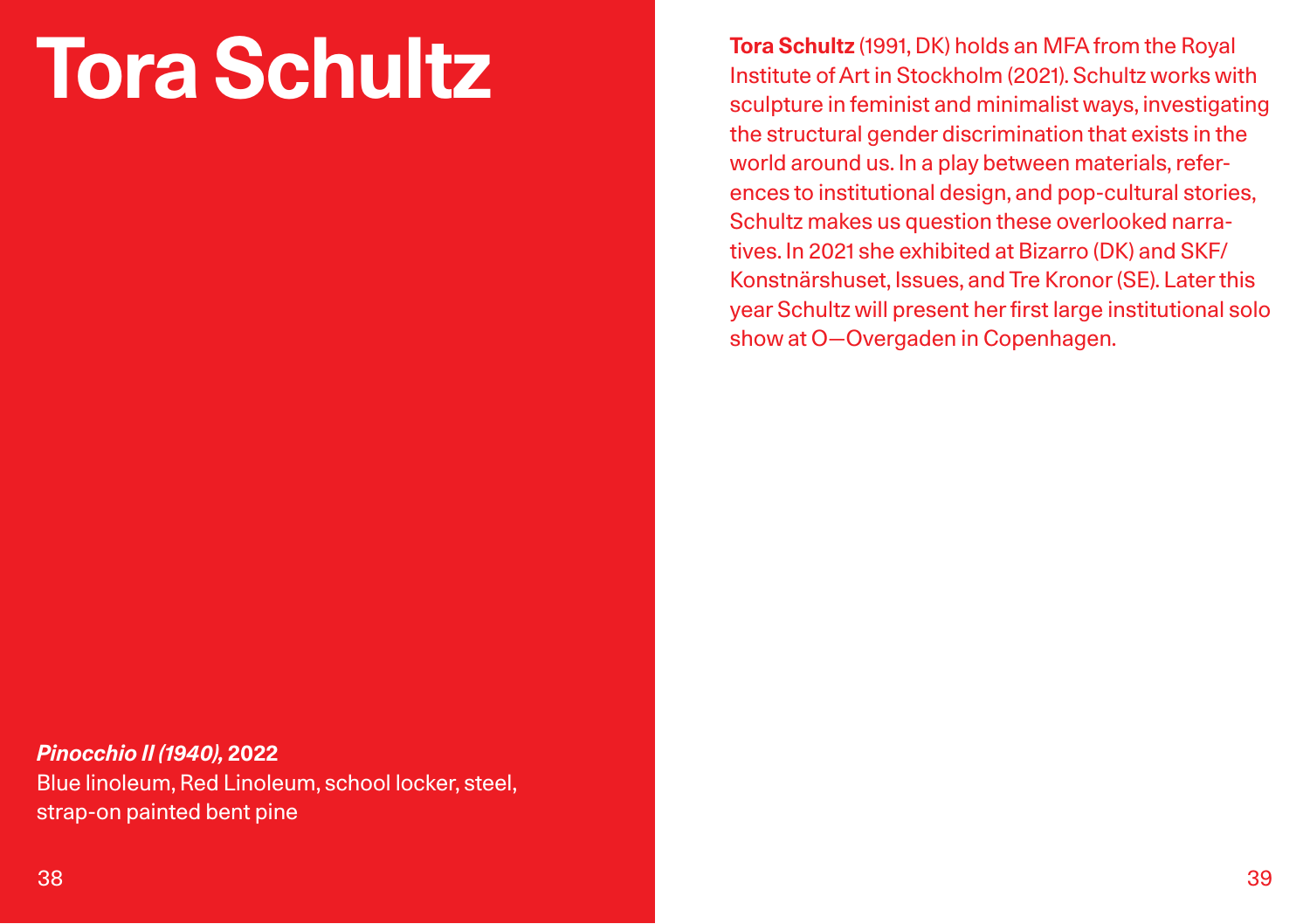### **Lars von Trier**

**Lars von Trier** (1956, DK) is a Danish director and screenwriter whose prolific career spans over four decades. His work is famous for bringing innovations into genres and technique, for its conflictual investigation of existential, social and sociopolitical issues, and for tackling greater themes such as mercy, sacrifice and mental health. Heavily influenced by Andrei Tarkovsky, Lars von Trier has a distinctive dark and pessimistic style. Having been through several depressive and alcoholic episodes himself, the characters depicted in his work are confused, grieving, depressive, nymphomaniac, violent or misanthropic. His style can often swing from great artistic surges (slow motions, majestic wide shots) to a very crude naturalism. He is a cofounder of the Dogme95 movement.

### *The Idiots***, 1998** Film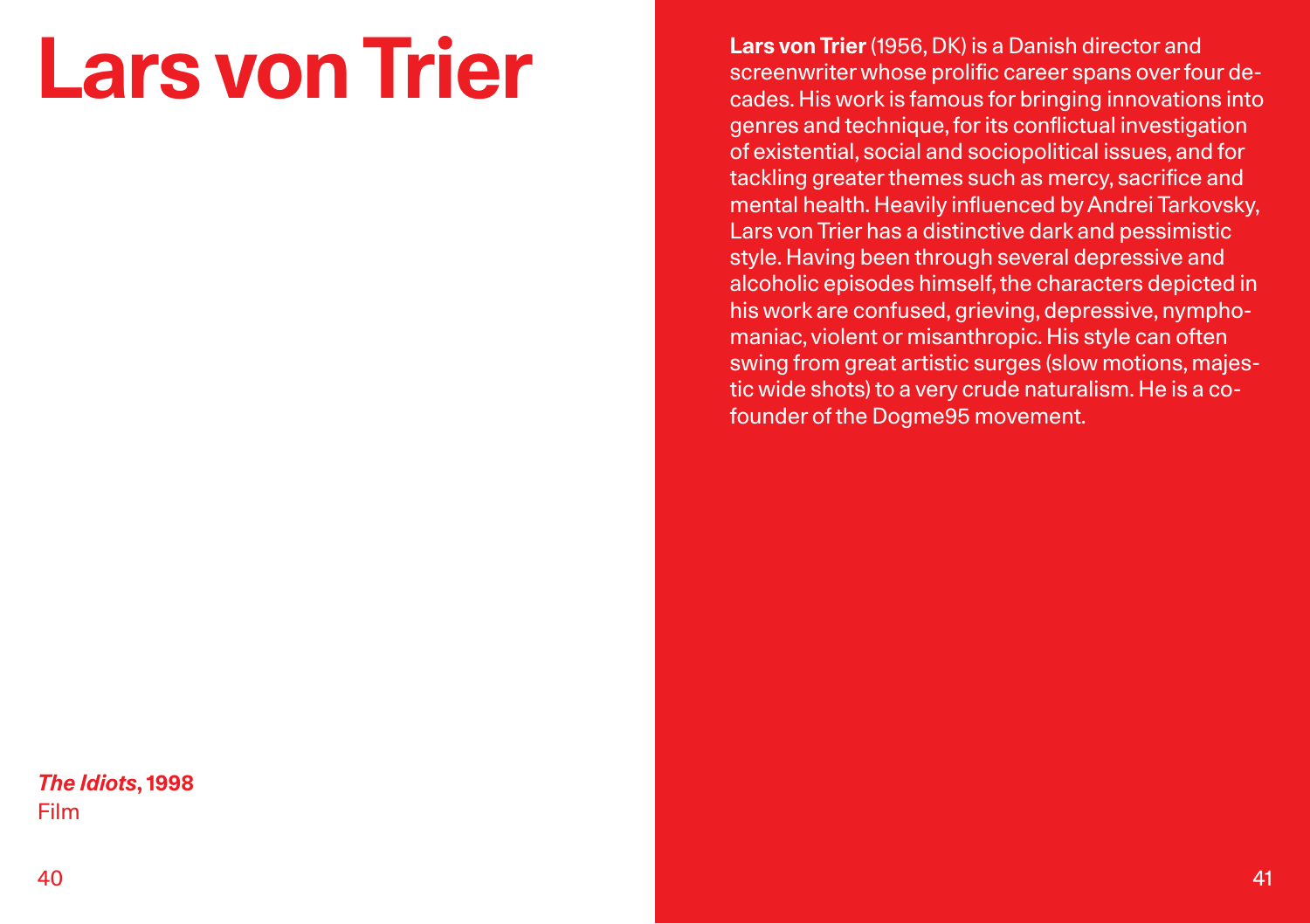# **Knud Vesterskov**

**Knud Vesterskov** (1942, DK) is a Danish film director who originally made his mark with a long string of experimental art films. He later wrote and directed two highly unusual hardcore pornography films, Constance (1998) and HotMen CoolBoyz (2000), both produced by Lars von Trier's company Zentropa Entertainments based in Denmark. Knud Vesterskov's career is the subject of Bent Staalhøj's feature-length documentary From Scratz (2002), included on the French 2xDVD release of HotMen CoolBoyz.

### Video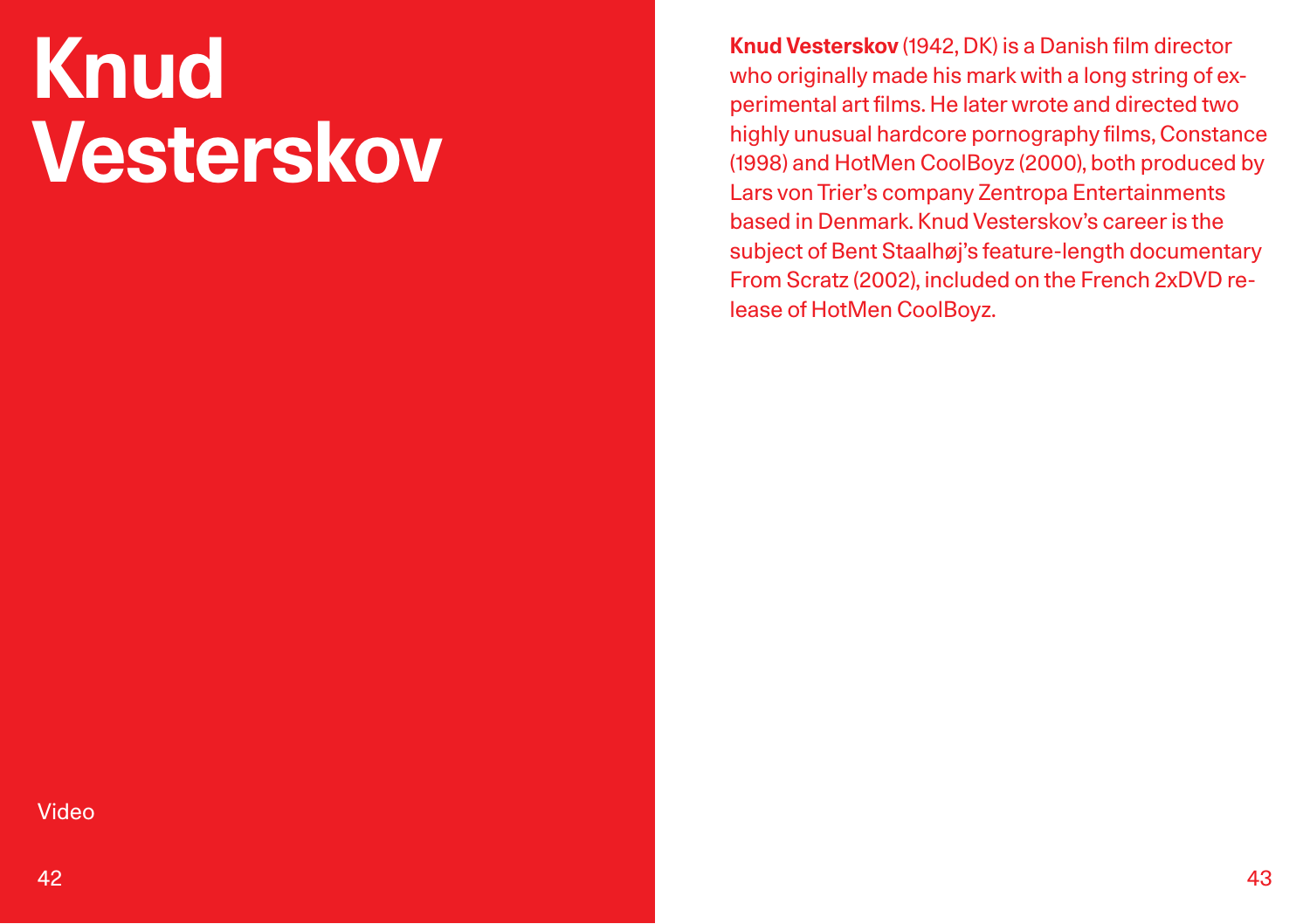**Exhibition produced with the support of:**

**NY CARLSBERG FONDET NEW CARLSBERG FOUNDATION** 











**MINISTÈRE DES AFFAIRES ÉTRANCÈRES DU DANEMARK** 

### **In partnership with:**



Le Bicolore Maison du

**Curators** Pierre-Alexandre Mateos and Charles Teyssou

**Exhibition Coordination, Le Bicolore** Rebecca Helewa Graversen *Assisted by:* Christine Melchiors Halfdan Halbirk Rebekka Nørsøller Meijer Kathrine Rose Brøndholt Nielsen

**Artistic Director of Le Bicolore** Klaus Ib Jørgensen

**Digital communication, Le Bicolore:** Elodie Gay

**Translation** Eugenie Hugo Gaye Kynoch

**Le Bicolore** Maison du Danemark 142 Avenue des Champs-Élysées 75008 Paris

**Contact**

lebicolore.dk lebicolore@maisondudanemark.dk Tel : +33 1 5659 1744